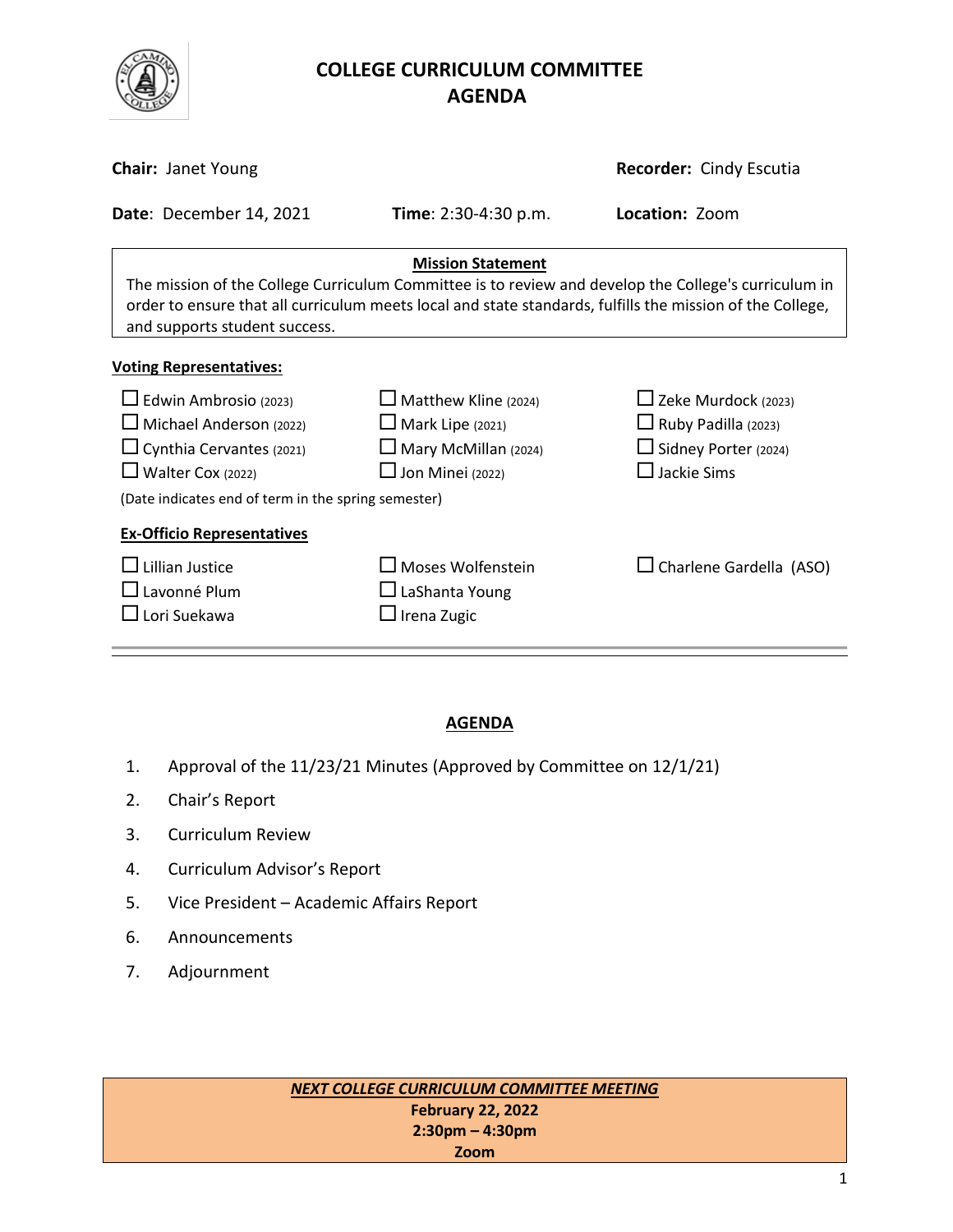#### **Standard Technical Review Members:**

Curriculum Chair – Janet Young Curriculum Advisor – Lavonné Plum Vice President of Academic Affairs – Jackie Sims (or designee) Associate Dean of Academic Affairs – Irena Zugic Articulation Officer – Lori Suekawa Curriculum Committee – Floating Representative

#### **Standard Technical Review Subcommittee – Faculty Members: [Review](http://www.curricunet.com/elcamino/documents/Spring%202016%20CCC%20Timeline.pdf) Due:**

| Jon Minei                | Standard Review for Meeting #1 | Thursday, September 9, 2021  |
|--------------------------|--------------------------------|------------------------------|
| <b>Edwin Ambrosio</b>    | Standard Review for Meeting #2 | Thursday, September 23, 2021 |
| <b>Cynthia Cervantes</b> | Standard Review for Meeting #3 | Thursday, October 7, 2021    |
| Mark Lipe                | Standard Review for Meeting #4 | Thursday, October 21, 2021   |
| <b>Sidney Porter</b>     | Standard Review for Meeting #5 | Thursday, November 4, 2021   |
| Michael Anderson         | Standard Review for Meeting #6 | Thursday, November 18, 2021  |
| Ruby Padilla             | Standard Review for Meeting #7 | Thursday, December 2, 2021   |

#### **Full Review - Course Proposals**

| <b>No</b>      | <b>Proposal Type</b> | <b>Division</b> | <b>Course</b><br><b>Delivery</b> | <b>Subject/Course No. &amp; Title</b>                                                  |
|----------------|----------------------|-----------------|----------------------------------|----------------------------------------------------------------------------------------|
| 1              | <b>Course Review</b> | <b>BSSC</b>     | O/H                              | ECON 102 Principles of Economics: Microeconomics<br>Theory                             |
| $\overline{2}$ | <b>Course Review</b> | <b>BSSC</b>     | O/H                              | <b>ESTU 5 Chicano Culture</b>                                                          |
| 3              | <b>Course Review</b> | <b>BUSI</b>     | O/H                              | BUS 11 [126] Accounting for Small Business                                             |
| 4              | <b>Course Review</b> | <b>BUSI</b>     | O/H                              | BUS 27 [107] Effective English for Business                                            |
| 5              | <b>Course Review</b> | <b>BUSI</b>     | O/H                              | BUS 28 [108] Written Business Communications                                           |
| 6              | <b>Course Review</b> | <b>BUSI</b>     | O/H                              | BUS 29 [109] Oral Business Communications                                              |
| $\overline{7}$ | <b>Course Review</b> | <b>BUSI</b>     | O/H                              | BUS 40 [106] Career Planning                                                           |
| 8              | <b>Course Review</b> | <b>BUSI</b>     | O/H                              | BUS 43 [102] Business Office Administration                                            |
| 9              | <b>Course Review</b> | <b>BUSI</b>     | O/H                              | BUS 60A [145] Microcomputer Keyboarding I<br>[Keyboarding I]                           |
| 10             | <b>Course Review</b> | <b>BUSI</b>     | O/H                              | BUS 60B [146] Microcomputer Keyboarding II and<br>Document Processing [Keyboarding II] |
| 11             | <b>Course Review</b> | <b>BUSI</b>     | O/H                              | SUPV 29 [109] Oral Business Communications                                             |
| 12             | <b>Course Review</b> | <b>HEAL</b>     | O/H                              | NURS 143 Introduction to Nursing                                                       |
| 13             | <b>Course Review</b> | <b>HEAL</b>     | O/H                              | <b>NURS 144 Dosage Calculations</b>                                                    |
| 14             | <b>Course Review</b> | <b>HEAL</b>     | H                                | <b>NURS 220 Nursing Fundamentals</b>                                                   |
| 15             | <b>New Course</b>    | <b>HUMA</b>     | $O^*/H^*$                        | SPAN 10 Spanish for Professionals                                                      |
| 16             | <b>New Course</b>    | <b>ITEC</b>     | $H^*$                            | ARCH 149 Studio 1 - Design Fundamentals & Principles                                   |
| 17             | <b>New Course</b>    | <b>ITEC</b>     | $H^*$                            | ARCH 174 Portfolio Design & Visual Narration                                           |
| 18             | <b>Course Review</b> | <b>ITEC</b>     | O/H                              | ARCH 179 [299] Design/Build Studio [Studio 4 -<br>Design/Build & Technology]           |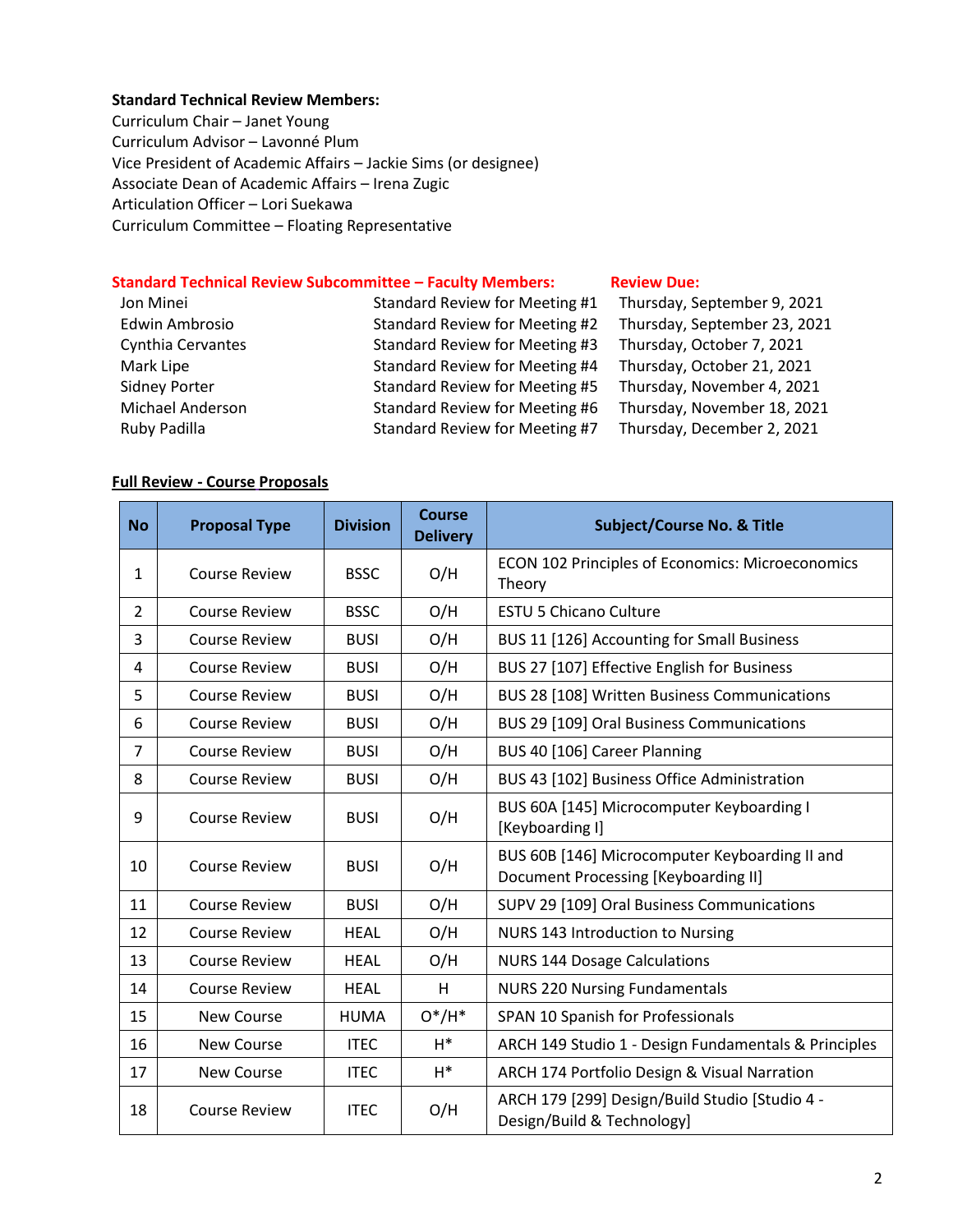| <b>No</b> | <b>Proposal Type</b> | <b>Division</b> | Course<br><b>Delivery</b> | <b>Subject/Course No. &amp; Title</b>                                                                                                 |
|-----------|----------------------|-----------------|---------------------------|---------------------------------------------------------------------------------------------------------------------------------------|
| 19        | <b>Course Review</b> | <b>ITEC</b>     | O/H                       | ARCH 199 Architecture Design Studio [Studio 2 -<br>Concept Development & Application]                                                 |
| 20        | Course Review        | <b>ITEC</b>     | O/H                       | ARCH 150A [251] Construction Documentation I                                                                                          |
| 21        | <b>Course Review</b> | <b>ITEC</b>     | O/H                       | ET 165 [249] Sustainable and Regenerative Practices in<br>Site and Landscape Development [Studio 3 - Sustainable<br>Design & Ecology] |
| 22        | New Course           | <b>ITEC</b>     | F/F                       | NATE 3 Automotive Manufactures Training 1                                                                                             |
| 23        | New Course           | <b>ITEC</b>     | F/F                       | NATE 4 Automotive Manufactures Training 2                                                                                             |
| 24        | <b>New Course</b>    | <b>LLR</b>      | $O^*/H^*$                 | NPAS 105 Study Skills for College                                                                                                     |
| 25        | New Course           | <b>LLR</b>      | $O^*/H^*$                 | NPAS 107 Overcoming Academic Anxiety                                                                                                  |
| 26        | New Course           | <b>LLR</b>      | $O^*/H^*$                 | NPAS 109 Technology Skills for College                                                                                                |
| 27        | <b>Course Review</b> | <b>NSCI</b>     | EO/H                      | BIOL 101 [120] Principles of Biology I [Principles of<br><b>Biology II]</b>                                                           |
| 28        | <b>Course Review</b> | <b>NSCI</b>     | EO/H                      | BIOL 101H [120H] Honors Principles of Biology I [Honors<br>Principles of Biology II]                                                  |
| 29        | <b>Course Review</b> | <b>NSCI</b>     | EO/H                      | BIOL 102 [110] Principles of Biology II [Principles of<br>Biology I]                                                                  |
| 30        | <b>Course Review</b> | <b>NSCI</b>     | EO/H                      | BIOL 102H [110H] Honors Principles of Biology II [Honors<br>Principles of Biology I]                                                  |
| 31        | <b>Course Review</b> | <b>NSCI</b>     | EO/H                      | BIOL 103 [130] Fundamentals of Molecular Biology                                                                                      |

Key: E = Online and/or Hybrid Emergency Only **│** H = Hybrid **│** O = Online **│** \* = New DE version F/F = Face-to-Face | [ ] = Course Number/Descriptive Title Change

## **Full Review - Program Proposals**

| <b>No</b>      | <b>Proposal Type</b> | <b>Division</b> | <b>Certificate/Degree</b>                                      |
|----------------|----------------------|-----------------|----------------------------------------------------------------|
| 1              | Program Revision     | <b>BUSI</b>     | <b>Business Fundamentals Certificate of Accomplishment</b>     |
| $\overline{2}$ | Program Revision     | <b>BUSI</b>     | <b>Business Information Worker Certificate of Achievement</b>  |
| 3              | Program Revision     | <b>BUSI</b>     | <b>Business Management AS Degree</b>                           |
| 4              | Program Revision     | <b>BUSI</b>     | <b>Business Management Certificate of Achievement</b>          |
| 5              | Program Revision     | <b>BUSI</b>     | <b>Business Office Administration AS Degree</b>                |
| 6              | Program Revision     | <b>BUSI</b>     | <b>Business Office Applications Certificate of Achievement</b> |
| 7              | Program Revision     | <b>BUSI</b>     | <b>Computer Information Systems AS Degree</b>                  |
| 8              | Program Revision     | <b>BUSI</b>     | Computer Users Support Specialist Certificate of Achievement   |
| 9              | Program Revision     | <b>BUSI</b>     | <b>Entrepreneurial Studies AS Degree</b>                       |
| 10             | Program Revision     | <b>BUSI</b>     | <b>Entrepreneurial Studies Certificate of Achievement</b>      |
| 11             | Program Revision     | <b>BUSI</b>     | <b>Marketing AS Degree</b>                                     |
| 12             | Program Revision     | <b>BUSI</b>     | Marketing Certificate of Achievement                           |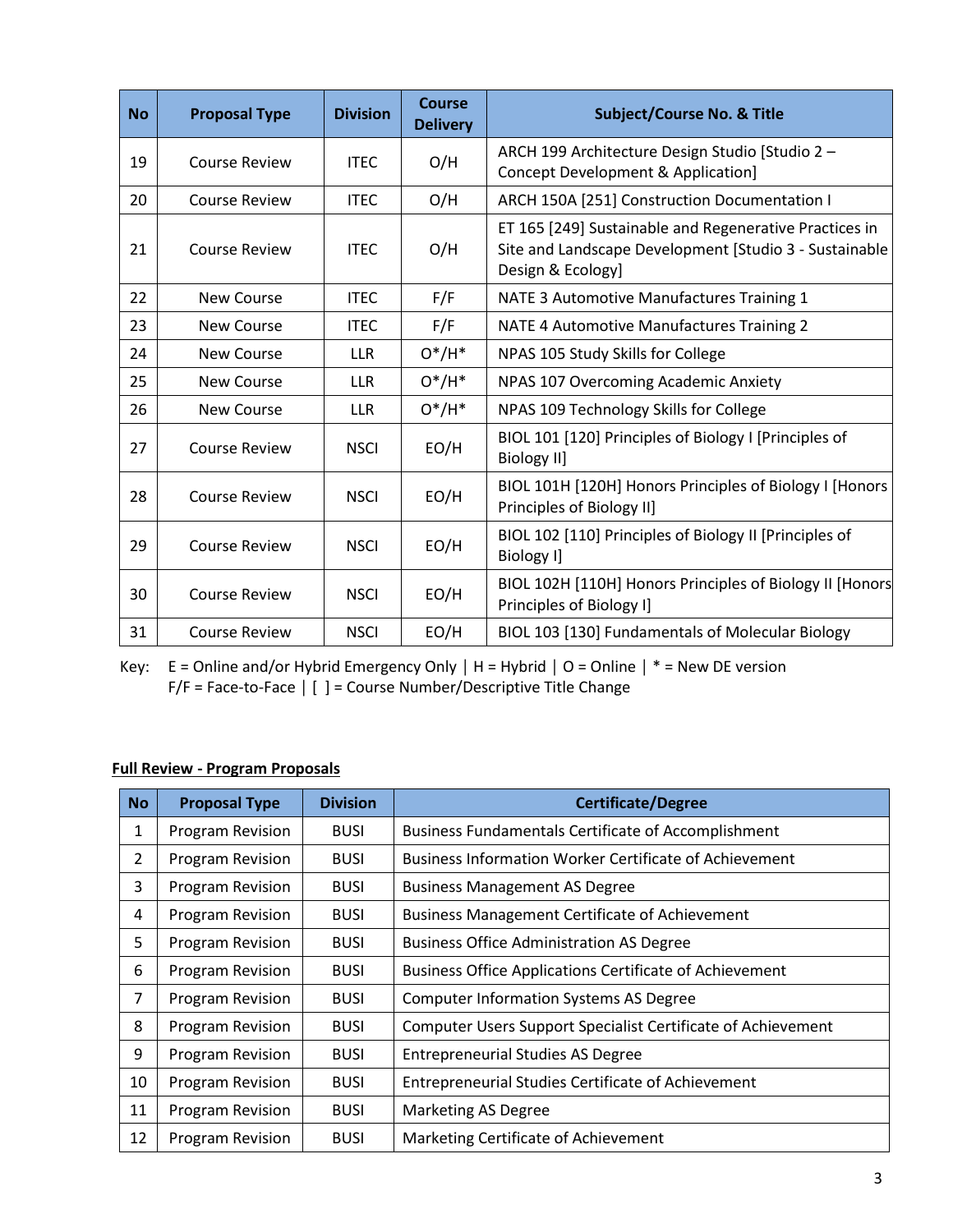| <b>No</b> | <b>Proposal Type</b>    | <b>Division</b> | <b>Certificate/Degree</b>                               |
|-----------|-------------------------|-----------------|---------------------------------------------------------|
| 13        | <b>Program Revision</b> | <b>BUSI</b>     | Real Estate AA Degree                                   |
| 14        | Program Revision        | <b>BUSI</b>     | Real Estate Certificate of Achievement                  |
| 15        | New Program             | <b>FINE</b>     | Dance Teaching Certificate of Achievement               |
| 16        | New Program             | <b>FINE</b>     | Piano Teaching Certificate of Achievement               |
| 17        | New Program             | <b>FINE</b>     | Professional Organist Certificate of Accomplishment     |
| 18        | Program Revision        | <b>HUMA</b>     | ESL Reading and Vocabulary Certificate of Competency    |
| 19        | New Program             | <b>HUMA</b>     | Linguistics AA Degree                                   |
| 20        | New Program             | <b>HUMA</b>     | Spanish for Professionals Certificate of Accomplishment |
| 21        | Program Revision        | <b>ITEC</b>     | Architecture Professional Practice AS Degree            |
| 22        | New Program             | <b>ITEC</b>     | Architecture University Track AS Degree                 |
| 23        | Program Revision        | <b>ITEC</b>     | Architecture Certificate of Achievement                 |

## **Consent Agenda Proposals**

| <b>No</b>      | <b>Proposal Type</b> | <b>Division</b> | <b>Course</b><br><b>Delivery</b> | <b>Subject/Course No. &amp; Title</b>                       |
|----------------|----------------------|-----------------|----------------------------------|-------------------------------------------------------------|
| 1              | <b>Course Review</b> | <b>BSSC</b>     | O/H                              | <b>ECON 100 Fundamentals of Economics</b>                   |
| $\overline{2}$ | <b>Course Review</b> | <b>BSSC</b>     | O/H                              | ECON 101 Principles of Economics: Macroeconomics            |
| 3              | <b>Course Review</b> | <b>BSSC</b>     | O/H                              | ECON 101H Honors Principles of Economics:<br>Macroeconomics |
| 4              | <b>Course Review</b> | <b>BSSC</b>     | O/H                              | HDEV 101 Orientation to College and Educational<br>Planning |
| 5              | <b>Course Review</b> | <b>BSSC</b>     | O/H                              | HDEV 107 Navigating the Transfer Process                    |
| 6              | <b>Course Review</b> | <b>BSSC</b>     | O/H                              | PHIL 103 Ethics and Society                                 |
| 7              | DE Addendum          | <b>BUSI</b>     | $O^*/H^*$                        | <b>BUSI 164 California Taxation and Regulatory Review</b>   |
| 8              | <b>Course Review</b> | <b>BUSI</b>     | $\mathsf{O}$                     | LAW 4 Legal Environment of Business                         |
| 9              | <b>Course Review</b> | <b>BUSI</b>     | O/H                              | LAW 13 Family Law                                           |
| 10             | <b>Course Review</b> | <b>BUSI</b>     | O/H                              | LAW 14 Tort Law                                             |
| 11             | <b>Course Review</b> | <b>BUSI</b>     | O/H                              | <b>LAW 15 Civil and Criminal Evidence</b>                   |
| 12             | <b>Course Review</b> | <b>BUSI</b>     | O/H                              | LAW 16 Civil Procedure                                      |
| 13             | <b>Course Review</b> | <b>BUSI</b>     | O/H                              | LAW 17 Legal Research and Writing                           |
| 14             | <b>Course Review</b> | <b>BUSI</b>     | O/H                              | LAW 19 Introduction to Legal Technology                     |
| 15             | <b>Course Review</b> | <b>BUSI</b>     | O/H                              | LAW 20 Paralegal Seminar                                    |
| 16             | <b>Course Review</b> | <b>BUSI</b>     | O/H                              | PARA 1 Introduction to Paralegal Studies                    |
| 17             | <b>Course Review</b> | <b>BUSI</b>     | O/H                              | RE 11 Real Estate Principles                                |
| 18             | <b>Course Review</b> | <b>BUSI</b>     | O/H                              | RE 12A Legal Aspects of Real Estate                         |
| 19             | <b>Course Review</b> | <b>BUSI</b>     | O/H                              | RE 13 Real Estate Practice                                  |